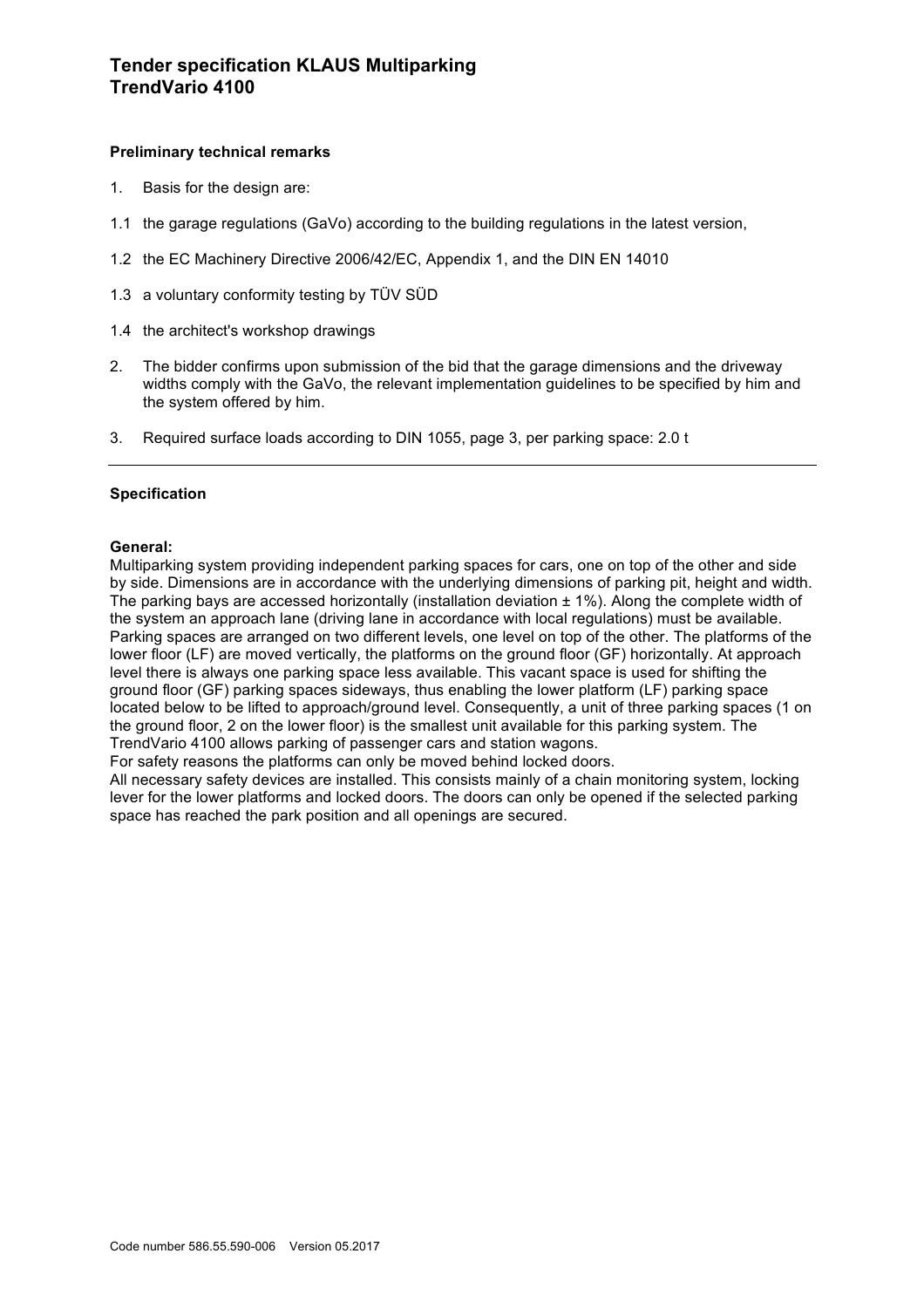## **Sliding doors:**

## **Size:**

– Sliding door, dimensions: approx. 2500 mm x 2000 mm (width x height).

## **Frame:**

- Frame construction with vertical centre stay bar made from extruded aluminium profiles (anodized, layer thickness approx 20 µm).
- To open the doors a recessed grip is integrated in the aluminium profile.
- A rubber lip is used for the finishing of the closing edge to the building

## **Standard door panel**

Perforated steel plate

- Thickness 1 mm, RV 5/8 galvanized, layer thickness approx. 20 µm
- Ventilation cross-section oft he panel approx. 40%
- Not suitable for outdoor garages

## **Alternative door panel**

Perforated aluminium plate

- Thickness 2 mm, RV 5/8 E6/EV1, anodized, layer thickness approx. 20 µm
- Ventilation cross-section oft he panel approx. 40%

## Beaded steel plate

- Thickness 1 mm, galvanized, layer thickness approx. 20 µm
- Additional power coating, layer thickness: approx. 25 µm on the outside and approx. 12 µm on the inside
- Colour options fort he outside (building view): RAL 1015 (light ivory), RAL 3003 (ruby), RAL 5014 (pigeon blue), RAL 6005 (moss green), RAL 7016 (anthracite grey), RAL 7035 (light grey), RAL 7040 (window grey), RAL 8014 (sepia), RAL 9006 (white aluminium), RAL 9016 (traffic white)
- Inside oft the gates in light

## Plain aluminium sheet

– Thickness 2 mm, E6/EV1, anodized, layer thickness approx. 20 µm

## Wooden panelling

- Nordic spruce in grade A vertical tongue and groove boards
- Preimpregnated colourless

## Laminated safety glass

– Laminated safety glass made from single pane safety glass ESG 8/4mm

## Wire grating

- Mesh size 12 x 12 mm
- Mesh size 40 x 40 mm (for manual sliding gates only)

## Running rails

- The running gear of each doors consists of 2 twin-pair rolling gadgets, adjustable in height
- The running rails oft he doors are fixed to brackets or the concrete lintel, or on a building-specific door suspension using ceiling
- The guide consists of 2 plastic rollers mounted to a base plate, which is dowelled tot he
- Running raisl, ceiling fittings and guide roller base plate are hot-dip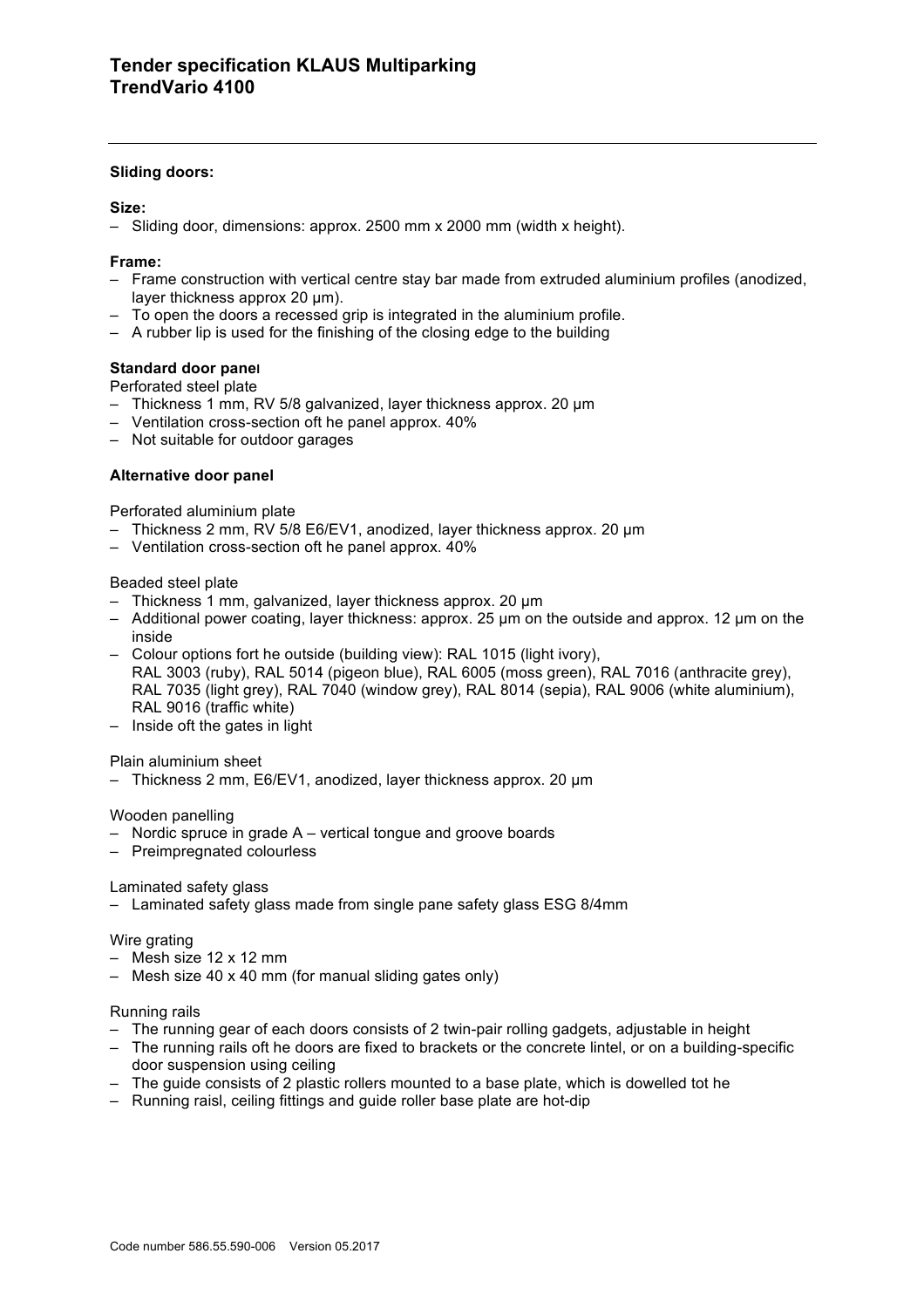## **Door actuation**

Standard:

– Manually, i.e. the door is opened and closed by hand

Alternatively:

– Electric drive via electric motor mounted oft he rail system at the turning point oft he sliding doors. The drive pinion engages into the chain mounted oft he door. For safety reasons the movement oft he platforms is always made behind locked doors. Position sensing, i.e. "door open" and "door closed" is effected by electic signalers.

## **Separation (if necessary):**

– Upon request

Please note: Door panels (on the side, cover for running rails, etc.) and door suspension are not inclueded in the standard version but can be delivered against surcharge as special equipment.

## **Roller doors:**

**Size**

– Dimensions modified based on width and height measurements.

## **Shutter box**

- 2-piece, roll formed aluminium box 45° consisting of upper
- and lower part
- lacquered type

## **Guide rails**

- extruded aluminium guide rails with brush insert
- lacquered type

## **Gate type**

- aluminium gate type, roll formed
- end rod with electronic safety strip
- lacquered type

# **Colour options**

Shutter box, guide rails and gate type are avialabel with the following colour options:

- RAL 9016 (traffic white)
- RAL 9006 (white aluminium)
- RAL 7016 (anthracite grey)

# **Door actuation**

Powered electrically by means of tube motor in the shaft. For safety reasons the movement of the platforms is always made behind locked doors. Position sensing, i.e. "door open" and "door closed" is effected by electric signalers.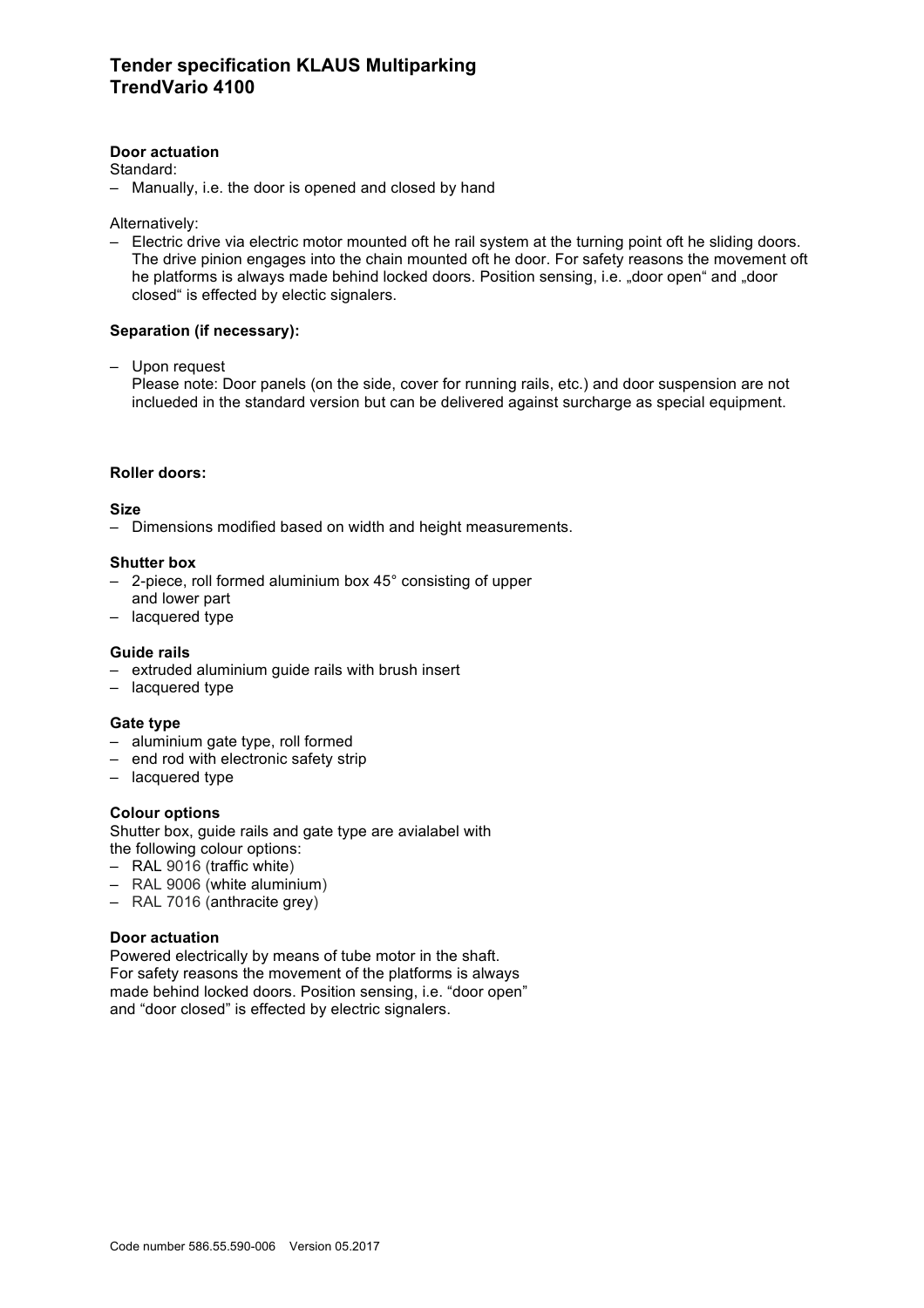# **Tender specification KLAUS Multiparking TrendVario 4100**

## **Controll system**

- Central control system (operating device) used to select the desired parking space
- With series installation, the doors are opened manually If desired, this can also be done using electic motors
- Electric wiring is made from the electric cabinet by the manufacturer

## **Corrosion protection:**

Corrosion protection according to DIN EN ISO12944-2, corrosive category C3 moderate

- Platform profiles hot-dip galvanized in accordance with DIN EN ISO 1461, film thickness approx. 45 µm
- Side member hot-dip galvanized in accordance with DIN EN ISO 1461, film thickness approx.55 µm
- Cross members hot-dip galvanized in accordance with DIN EN ISO 1461, film thickness approx.. 55 µm
- Access plate hot-dip galvanized in accordance with DIN EN ISO 1461, film thickness approx. 55 µm and additional orange powder- coating (Epoxy / Polyester base) RAL 2000, dry film thickness approx.  $60 - 80$  µm.
- Fastening screws for platform profiles stainless steel V4A
- Hydraulic tubes, screwed joints, bolts, screws, nuts, washers electrogalvanized
- Other steel components for example, steel construction, roller seating, drive mount, bearing plates and other small components hot-dip galvanized in accordance with DIN EN ISO 1461, film thickness approx. 55 µm. Exception: Steel pillar / sliding piece (rear area) shot-peened (particle clean- liness SA 2.5) and grey powder coating (Epoxy / Polyester base) RAL 7040, dry film thickness approx. 60-80 µm

## **Electrical supply:**

Control box:

- The control box must be accessible at all times from outside.
- Dimensions approx. 100 x 100 x 30 cm.
- Parking system must be fully visible from control box.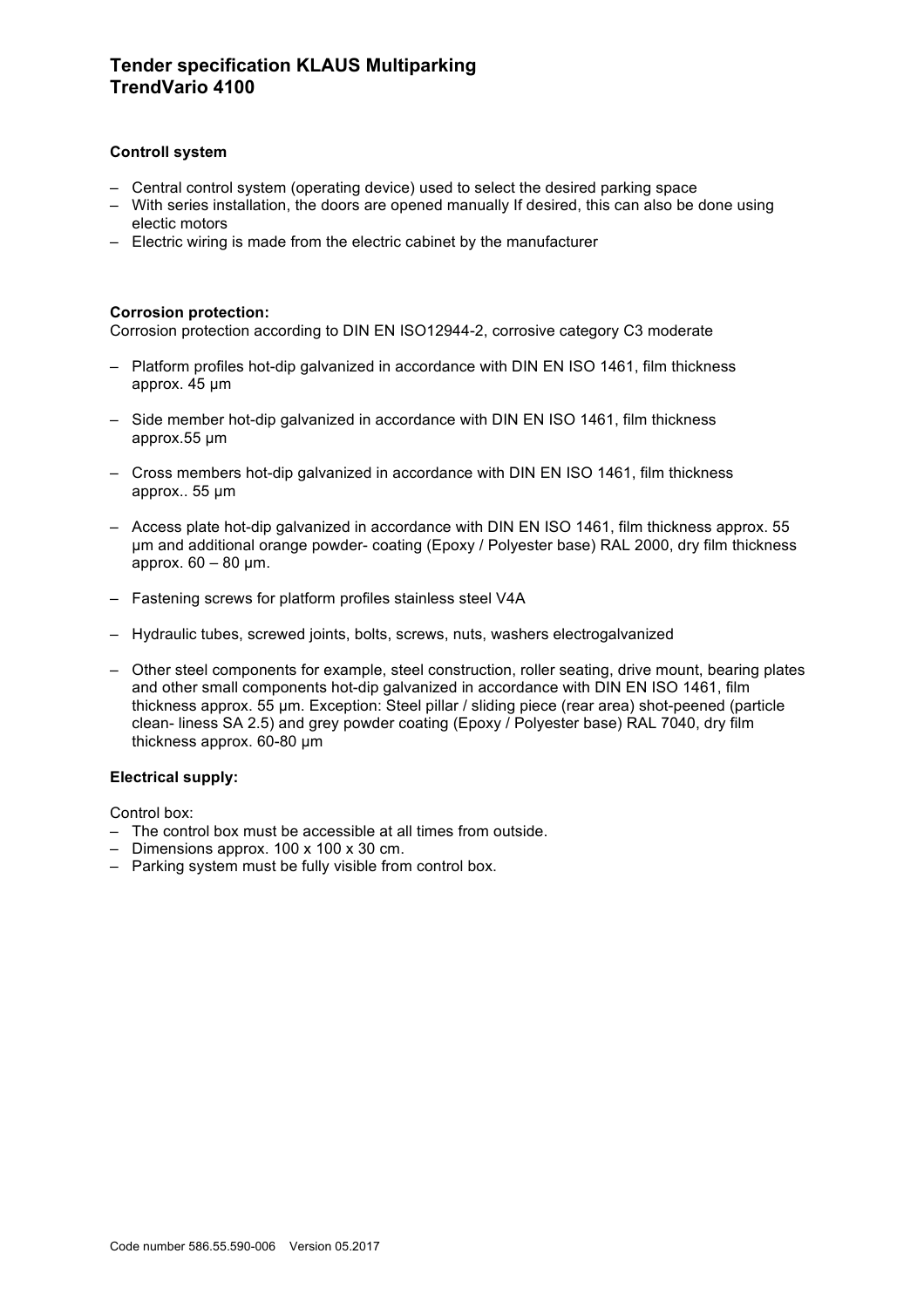#### **To be performed by the customer:**

1. Electrical supply to the main switch / Foundation earth connector:

Suitable electrical supply to the main switch and the control wire line must be provided by the customer during installation. The functionality can be monitored on site by our fitters together with the electrician. If this cannot be done during installation for some reason for which the customer is responsible, the customer must commission an electrician at their own expense and risk. In accordance with DIN EN 60204 (Safety of Machinery. Electrical Equipment), grounding of the steel structure is necessary, provided by the customer (distance between grounding max. 10 m).

2. Safety fences:

Any constraints that may be necessary according to DIN EN ISO 13857 in order to provide protection for the park pits for pathways directly in front, next to or behind the unit. This is also valid during construction. Railings for the system are included in the series delivery when necessary.

- 3. Numbering of parking spaces: Consecutive numbering of parking spaces.
- 4. Building services:

Any required lighting, ventilation, fire extinguishing and fire alarm systems as well as clarification and compliance with the relevant regulatory requirements.

5. Strip footings:

If due to structural conditions strip footings must be effected, the customer shall provide an accessible platform reaching to the top of the said strip footings to enable and facilitate the mounting work.

6. Drainage:

For the middle area of the pit we recommend a drainage channel, which you connect to a floor drain system or sump  $(50 \times 50 \times 20 \text{ cm})$ . The drainage channel may be inclined to the side. however not the pit floor itself (longitudinal incline is available). In the interests of environmental protection we recommend painting the pit floor. Oil and petrol separators must be provided according to the statutory provisions when connecting to the public sewage system!

7. Door suspension:

The lintel height H2 (see product data sheet TrendVario 4100) is absolutely necessary. With differing heights, additional fixings are required for extra charge.

- 8. Door shields: Door shields that may be necessary. If desired, they can be ordered from KLAUS Multiparking for an additional charge.
- 9. Wall cuttings: Any necessary wall cuttings according to product data sheet TrendVario 4100.
- 10. Concrete quality: Floor and walls are to be made of concrete (quality minimum C20/25).

## **If the following positions are not listed in the bid, the following services are also to be provided by the customer:**

11. Costs for expert acceptance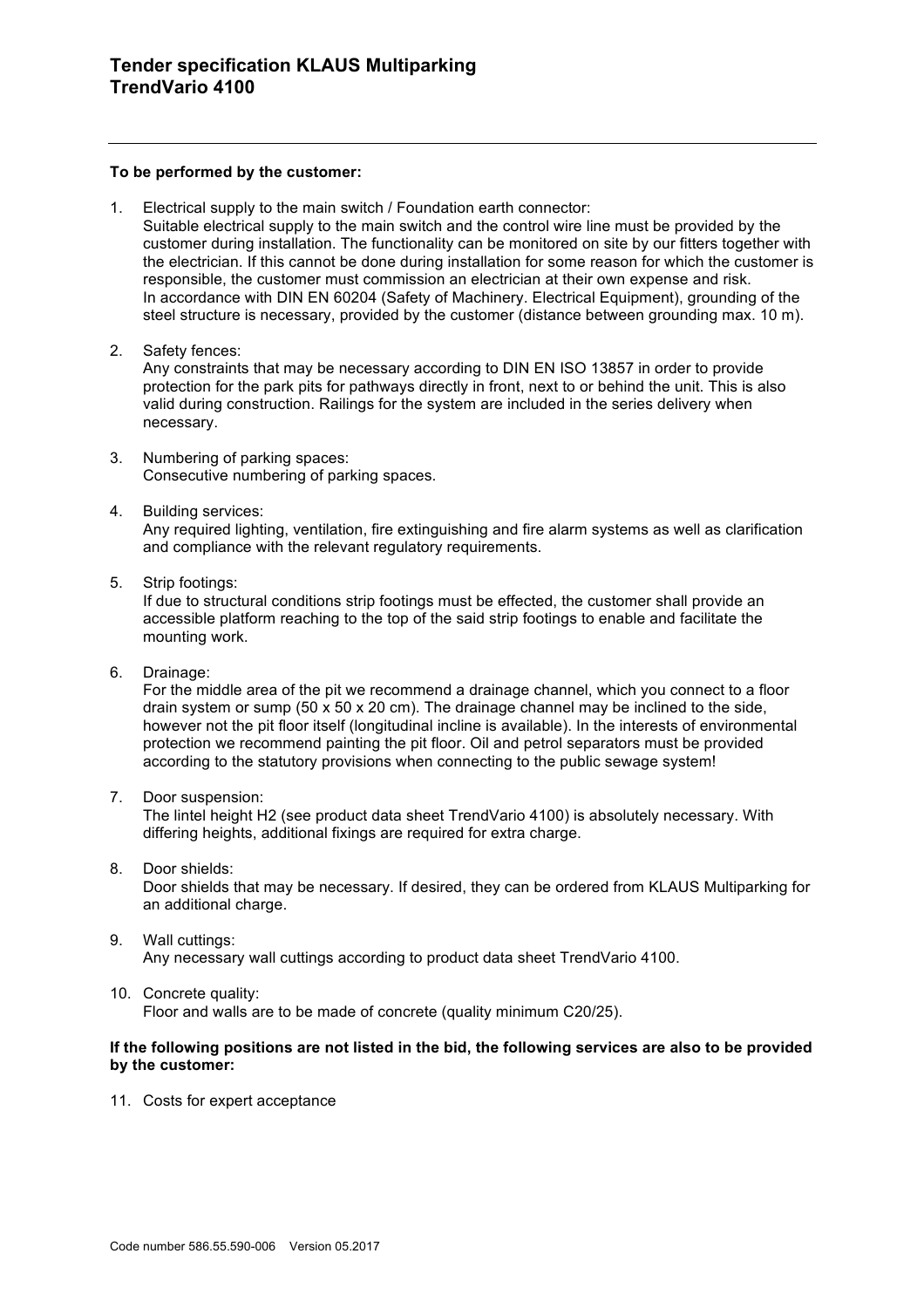# **Tender specification KLAUS Multiparking TrendVario 4100**

Multiparking system for \_\_ cars TrendVario 4100/GT175/DH220/L550

Multiparking system for cars LF: \_\_ parking places GF: \_\_ parking places + 1 empty space

Pit depth: 175 cm Clearance up to lower edge of the ceiling: 220 cm

Vehicle height: top: LF: 150 cm GF: 205 cm

If the clearance to the lower edge of the ceiling is deviant: Height 230: car height GF 215 cm

Vehicle length: 500 cm

Usable platform width: 230 cm

Platform load: 2,0 t

incl. freight, unloading, installation incl. electrical wiring from hydraulic unit incl. expert acceptance

Extra costs for electrically driven sliding doors

Extra costs for infrared remote control

Extra costs for additional hand-held transmitter (1 per parking place)

Extra costs for door panel made of perforated aluminium plate

Extra costs for door panel made of beaded steel plate

Extra costs for door panel made of plain aluminium sheet

Extra costs for door panel made of wood

Extra costs for door panel made of laminated safety glass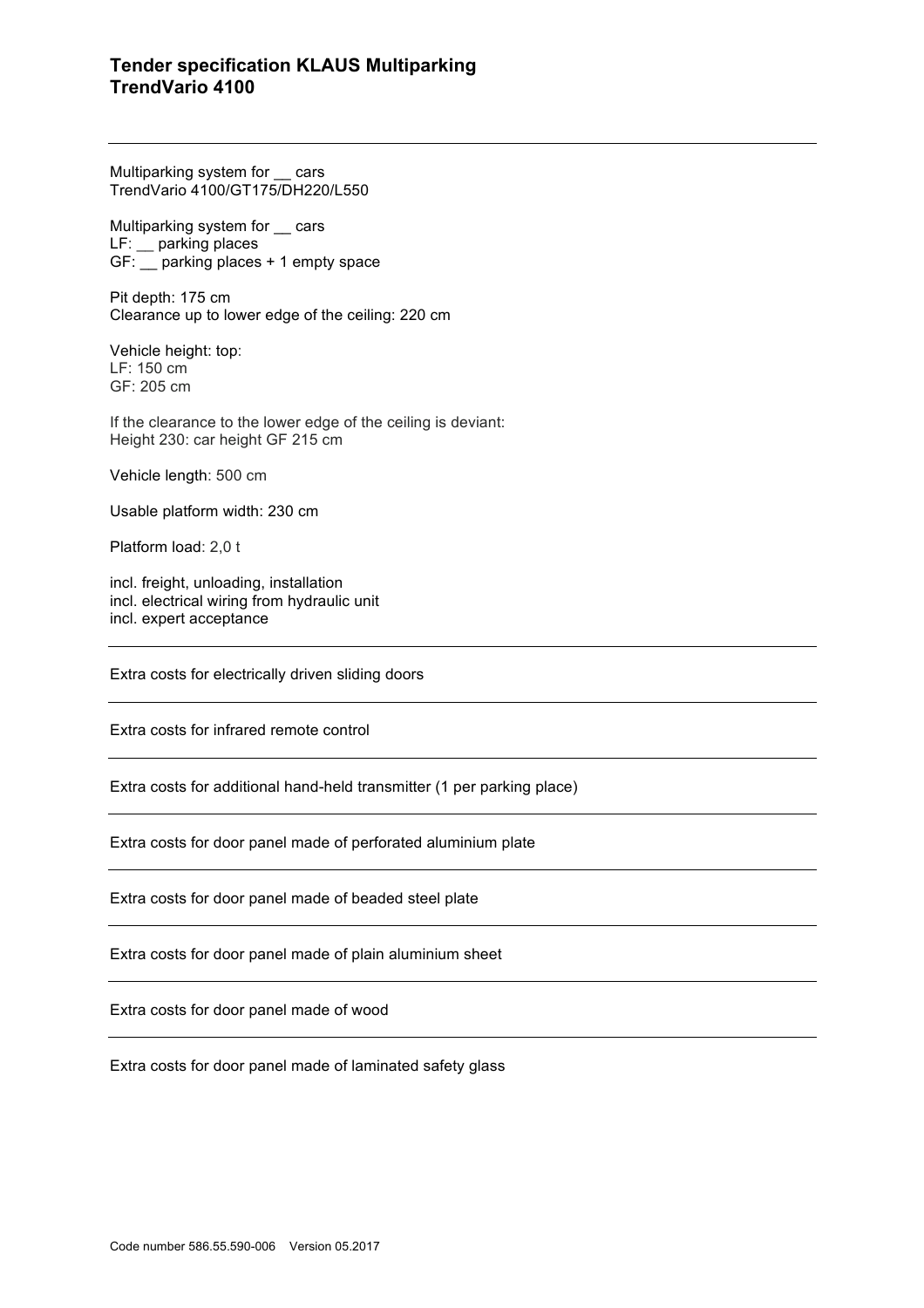Extra costs for door panel made of wire grating 12 x 12 mm

Extra costs for door panel made of wire grating 40 x 40 mm (for manual sliding gates only)

Option: Extra costs for KLAUS TrendVario 4100/GT200/DH220/L550

Multiparking system for \_\_ cars LF: \_\_ parking places GF: \_\_ parking places + 1 empty space

Pit depth: 200 cm Clearance up to lower edge of the ceiling: 220 cm

Vehicle height: top: LF: 175 cm GF: 205 cm

If the clearance to the lower edge of the ceiling is deviant: Height 230: car height GF 215 cm Height 235: car height GF 220 cm Height 240: car height GF 225 cm Height 250: car height GF 235 cm

Vehicle length: 500 cm Usable platform width: 230 cm Platform load: 2,0 t

incl. freight, unloading, installation incl. electrical wiring from hydraulic unit incl. expert acceptance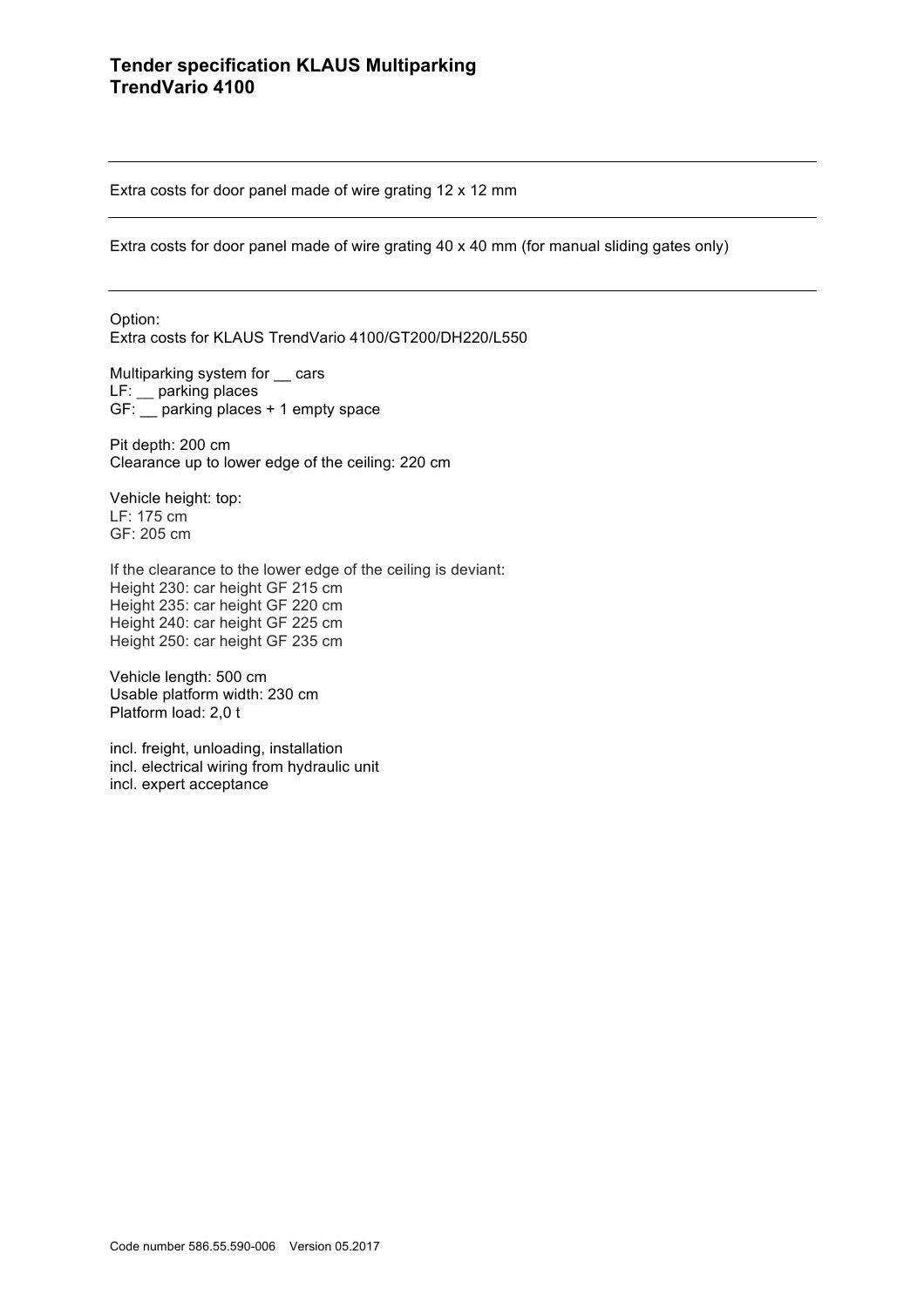Option:

Extra costs for KLAUS TrendVario 4100/GT230/DH235/L550

Multiparking system for \_\_ cars LF: parking places GF: \_\_ parking places + 1 empty space

Pit depth: 230 cm Clearance up to lower edge of the ceiling: 235 cm

Vehicle height: top: LF: 205 cm GF: 220 cm

If the clearance to the lower edge of the ceiling is deviant: Height 240: car height GF 225 cm Height 245: car height GF 230 cm Height 250: car height GF 235 cm Height 260: car height GF 245 cm

Vehicle length: 500 cm Usable platform width: 230 cm Platform load: 2,0 t

incl. freight, unloading, installation incl. electrical wiring from hydraulic unit incl. expert acceptance

Option: Extra costs for KLAUS TrendVario 4100/GT240/DH245/L550

Multiparking system for \_\_ cars LF: \_\_ parking places GF: \_\_ parking places + 1 empty space

Pit depth: 240 cm Clearance up to lower edge of the ceiling: 245 cm

Vehicle height: top: LF: 215 cm GF: 230 cm

If the clearance to the lower edge of the ceiling is deviant: Height 250: car height GF 235 cm Height 260: car height GF 245 cm

Vehicle length: 500 cm Usable platform width: 230 cm Platform load: 2,0 t

incl. freight, unloading, installation incl. electrical wiring from hydraulic unit incl. expert acceptance